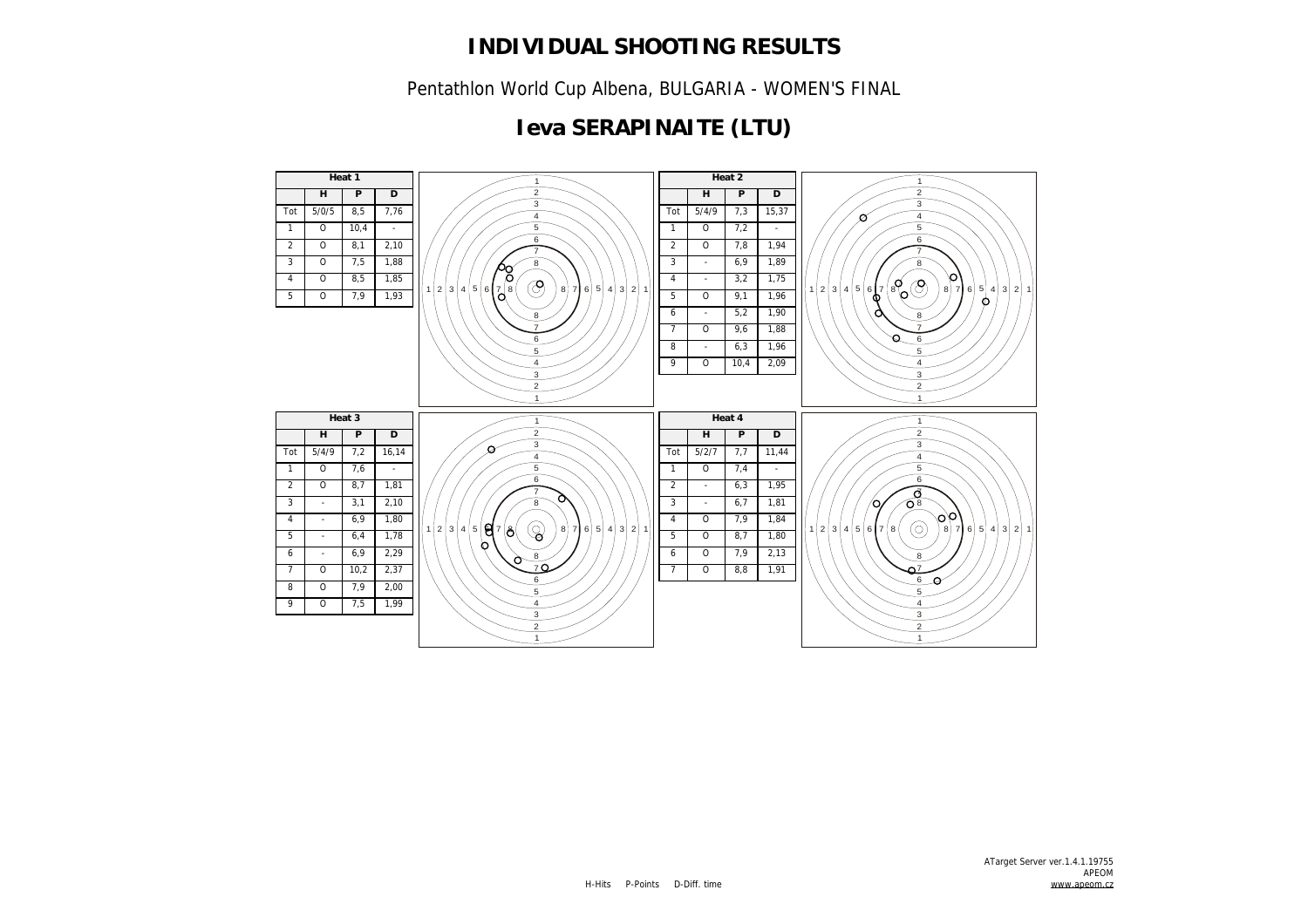Pentathlon World Cup Albena, BULGARIA - WOMEN'S FINAL

## **Elodie CLOUVEL (FRA)**

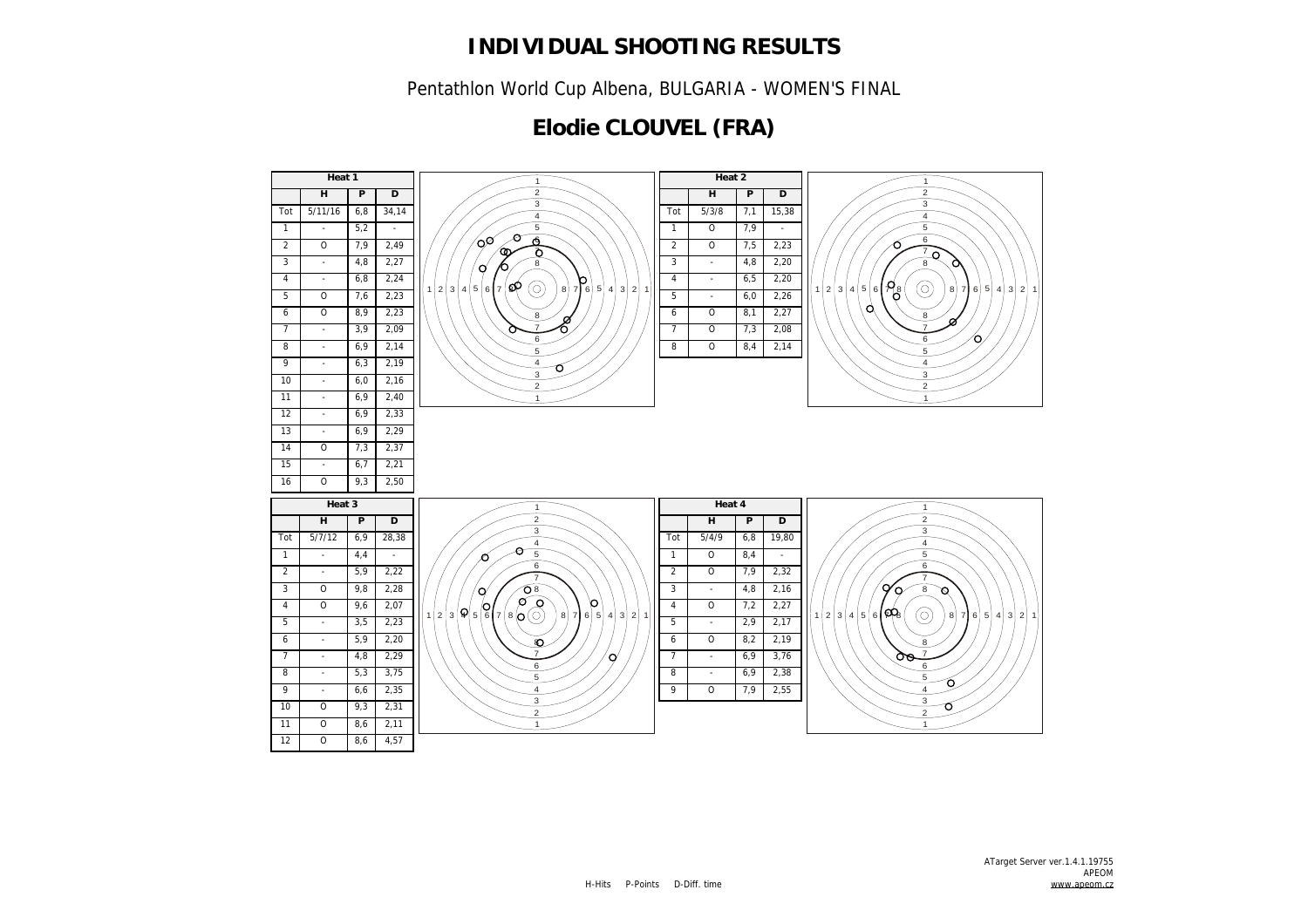Pentathlon World Cup Albena, BULGARIA - WOMEN'S FINAL

# **Francesca TOGNETTI (ITA)**

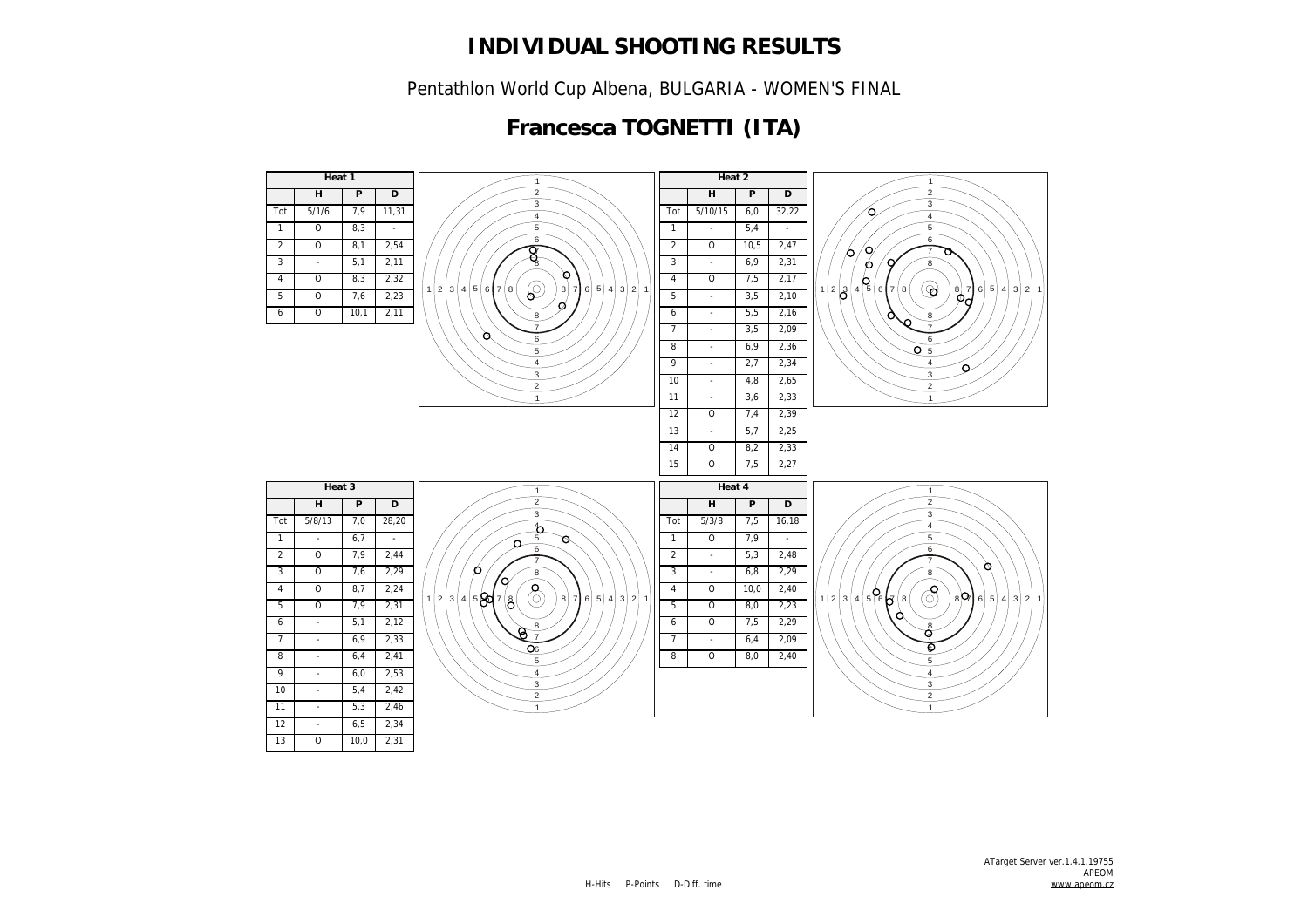Pentathlon World Cup Albena, BULGARIA - WOMEN'S FINAL

## **Alise FAKHRUTDINOVA (UZB)**

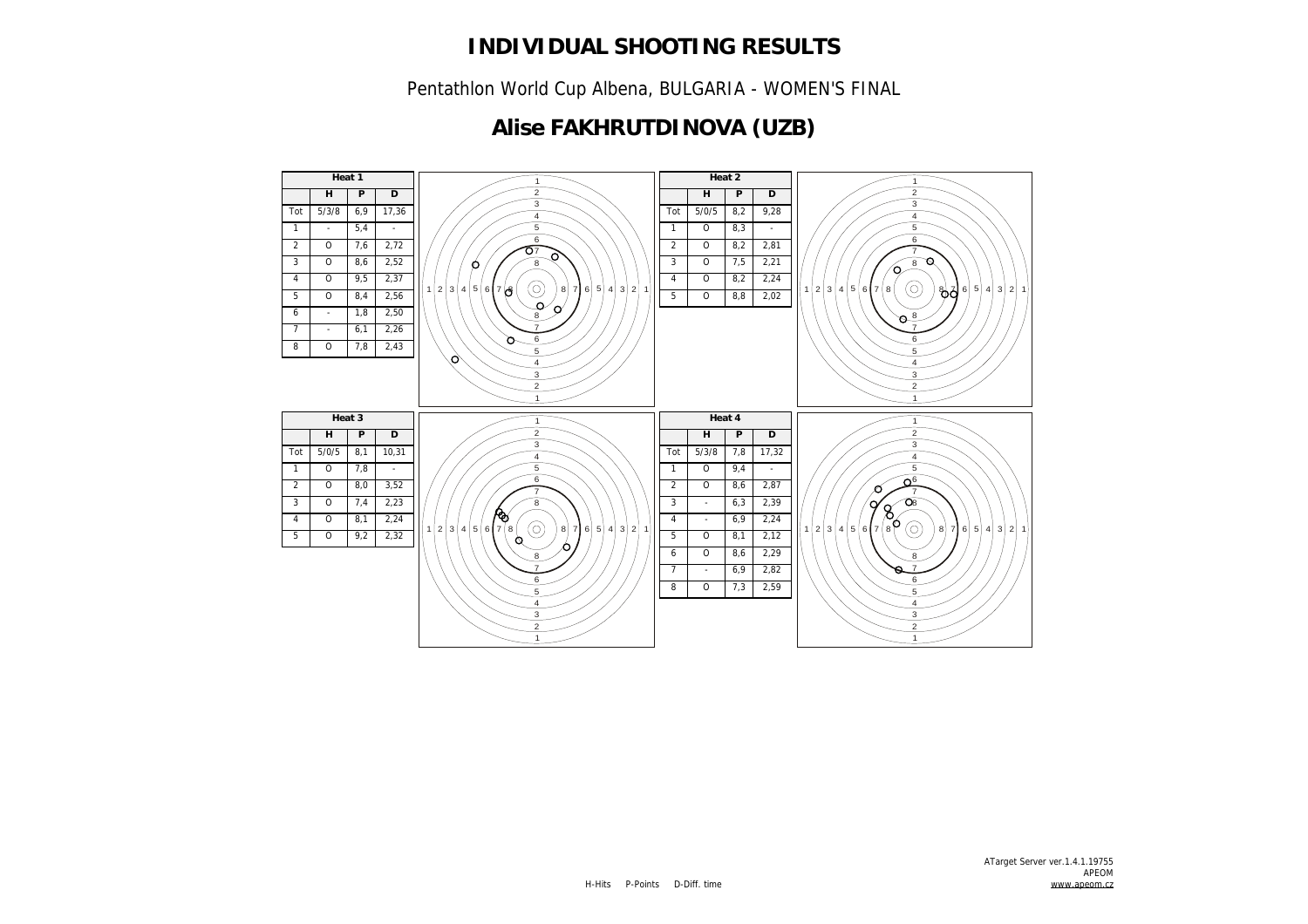Pentathlon World Cup Albena, BULGARIA - WOMEN'S FINAL

# **Ilke OZYUKSEL (TUR)**

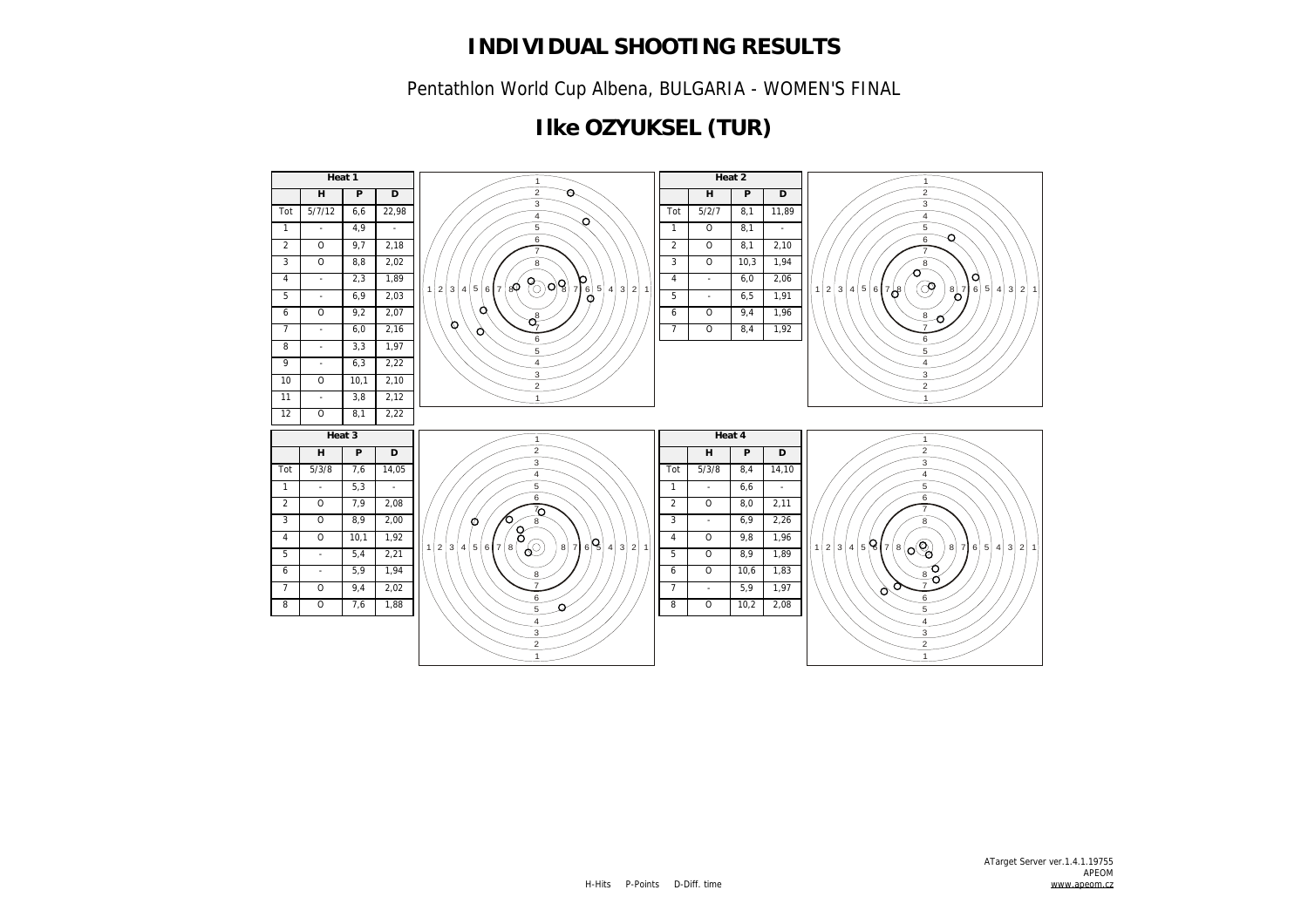Pentathlon World Cup Albena, BULGARIA - WOMEN'S FINAL

## **Kerenza BRYSON (GBR)**

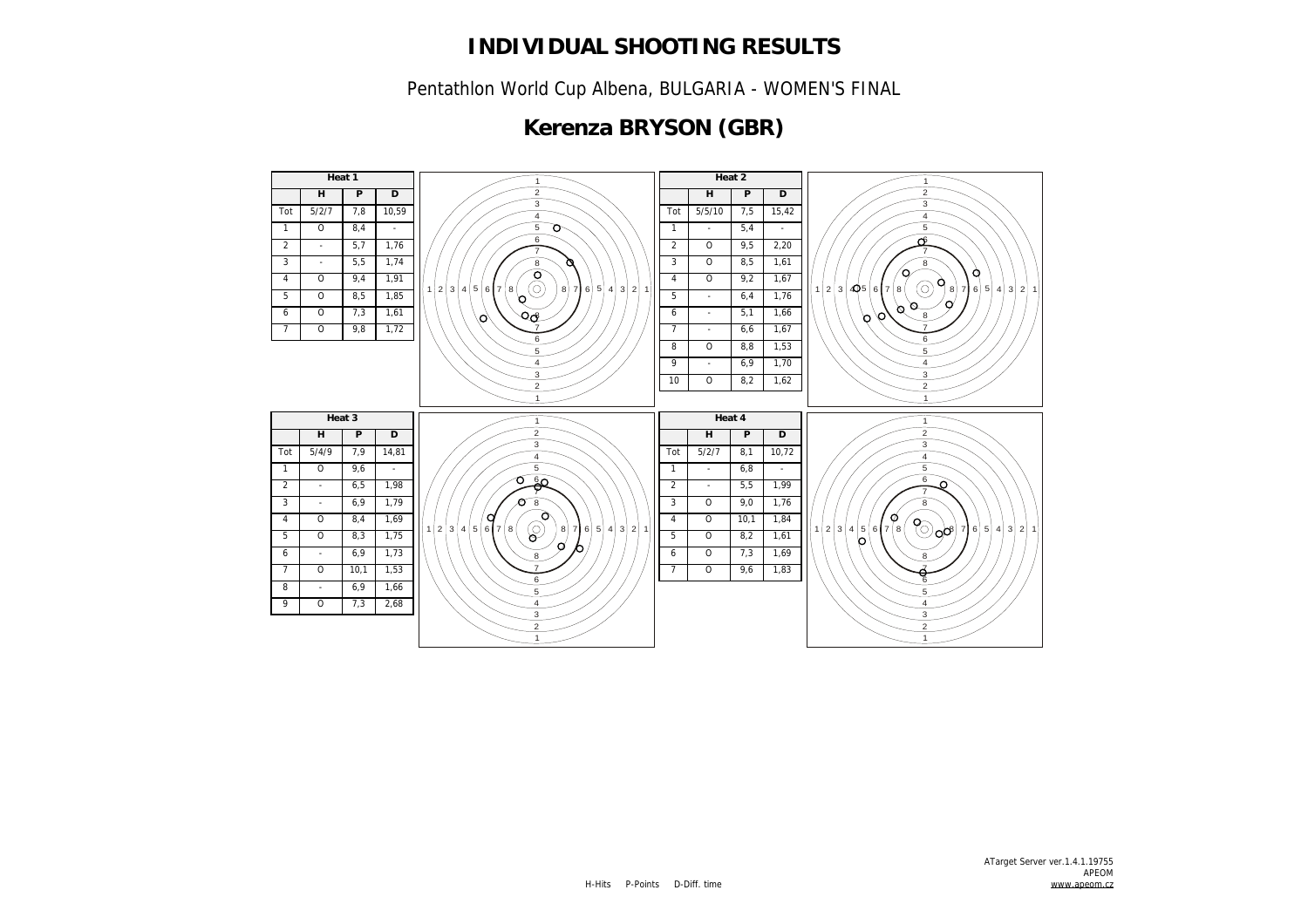Pentathlon World Cup Albena, BULGARIA - WOMEN'S FINAL

# **Sunwoo KIM (KOR)**

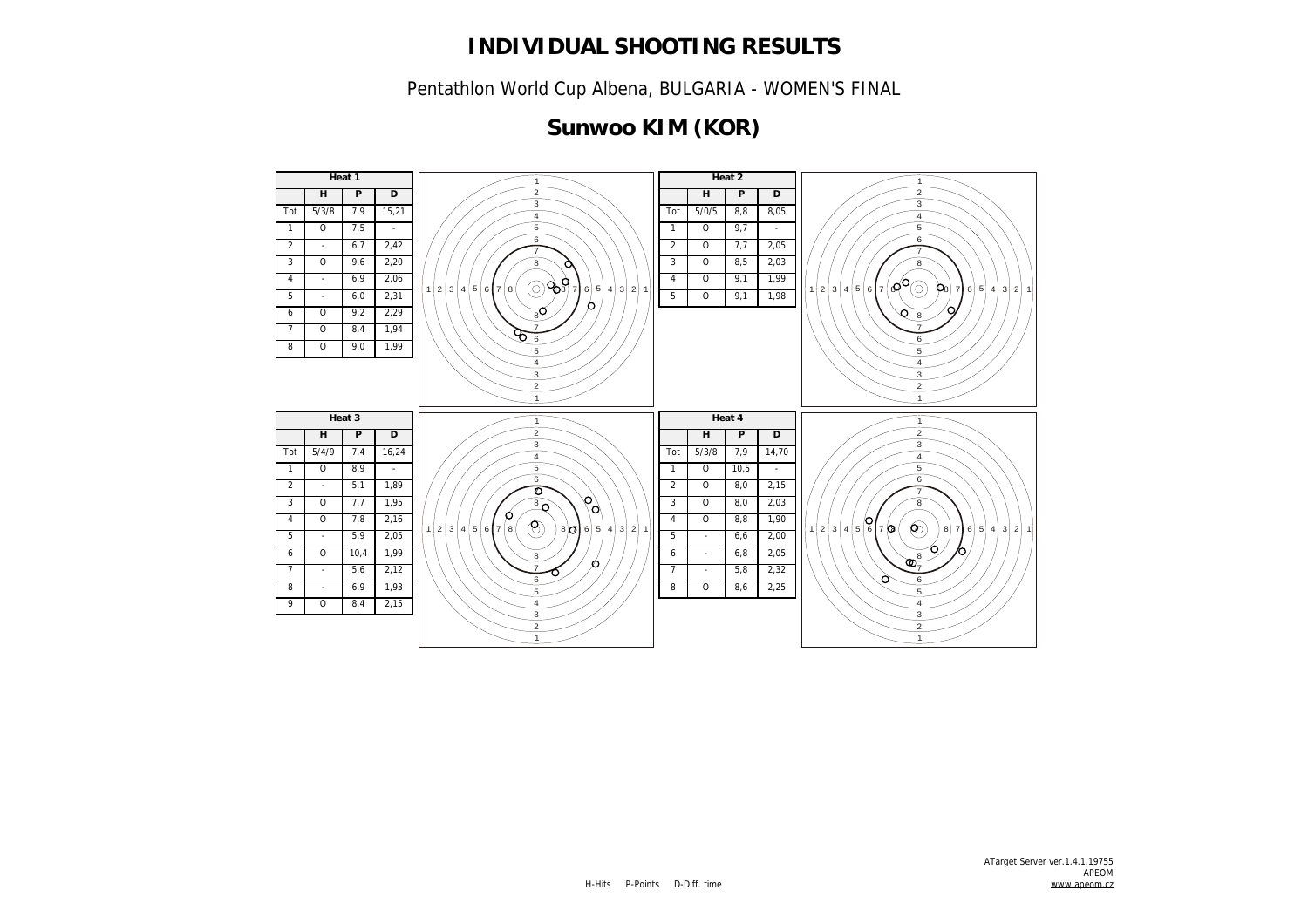Pentathlon World Cup Albena, BULGARIA - WOMEN'S FINAL

# **Veronika NOVOTNA (CZE)**

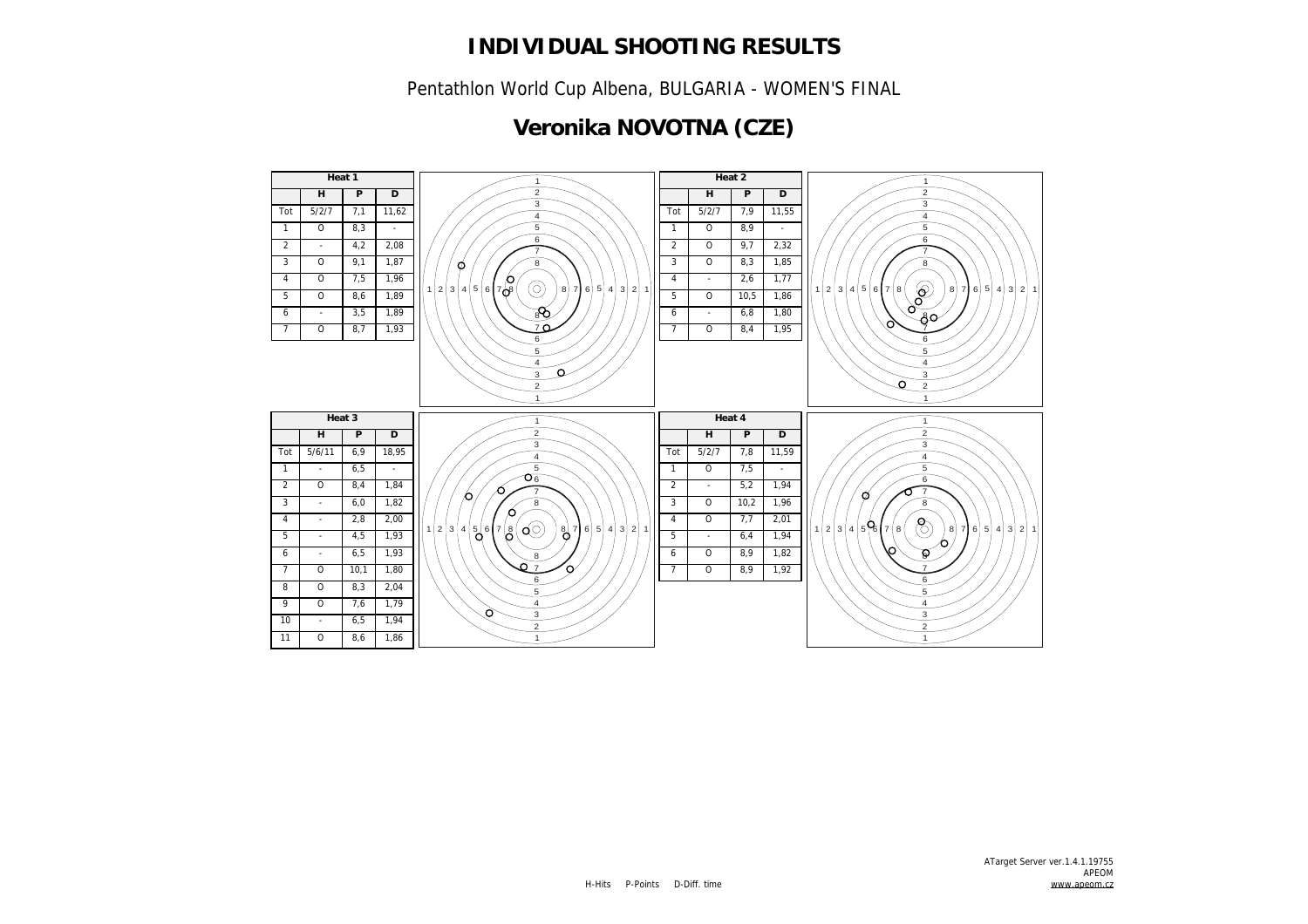Pentathlon World Cup Albena, BULGARIA - WOMEN'S FINAL

# **Rebecca LANGREHR (GER)**

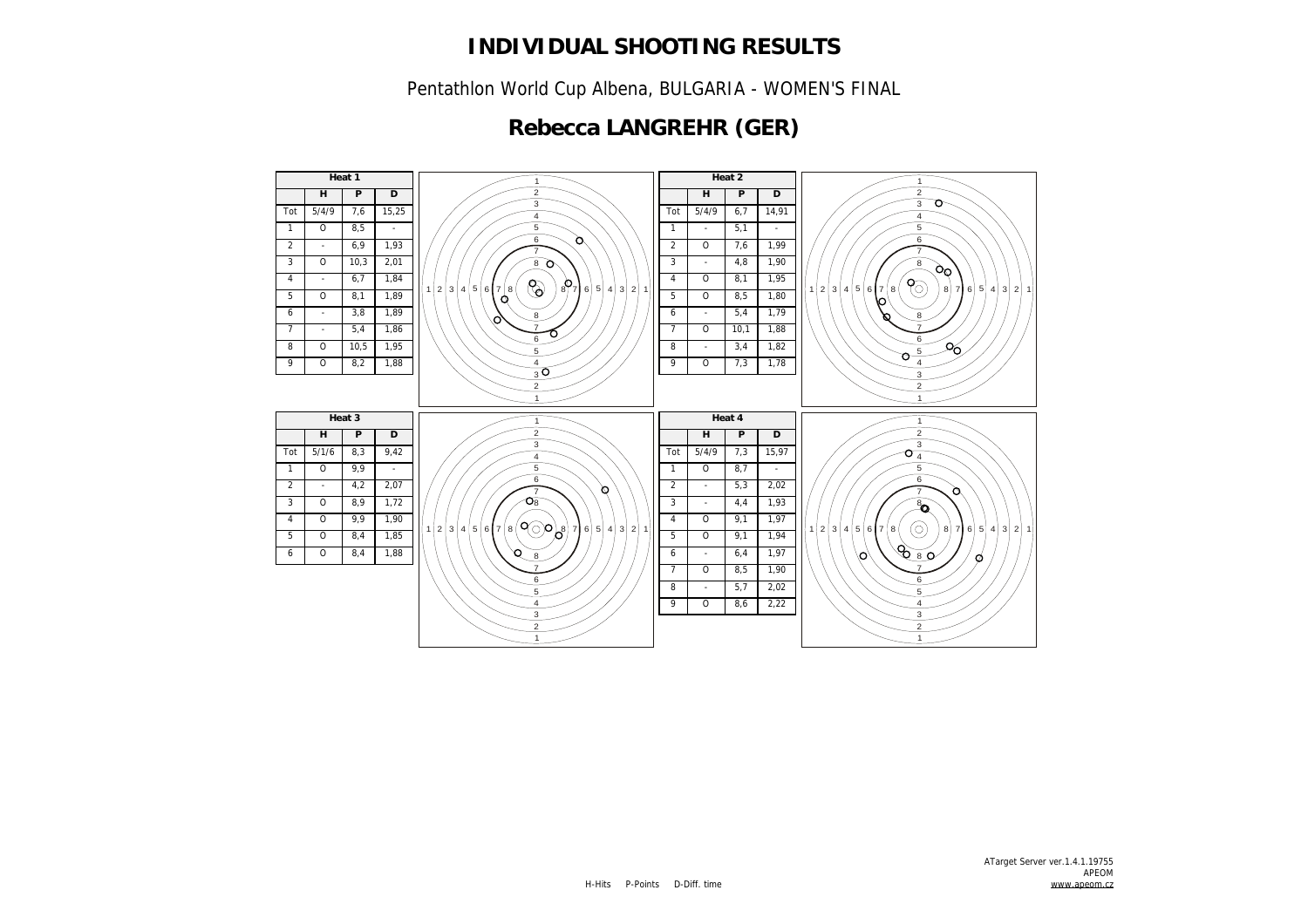Pentathlon World Cup Albena, BULGARIA - WOMEN'S FINAL

# **Blanka GUZI (HUN)**

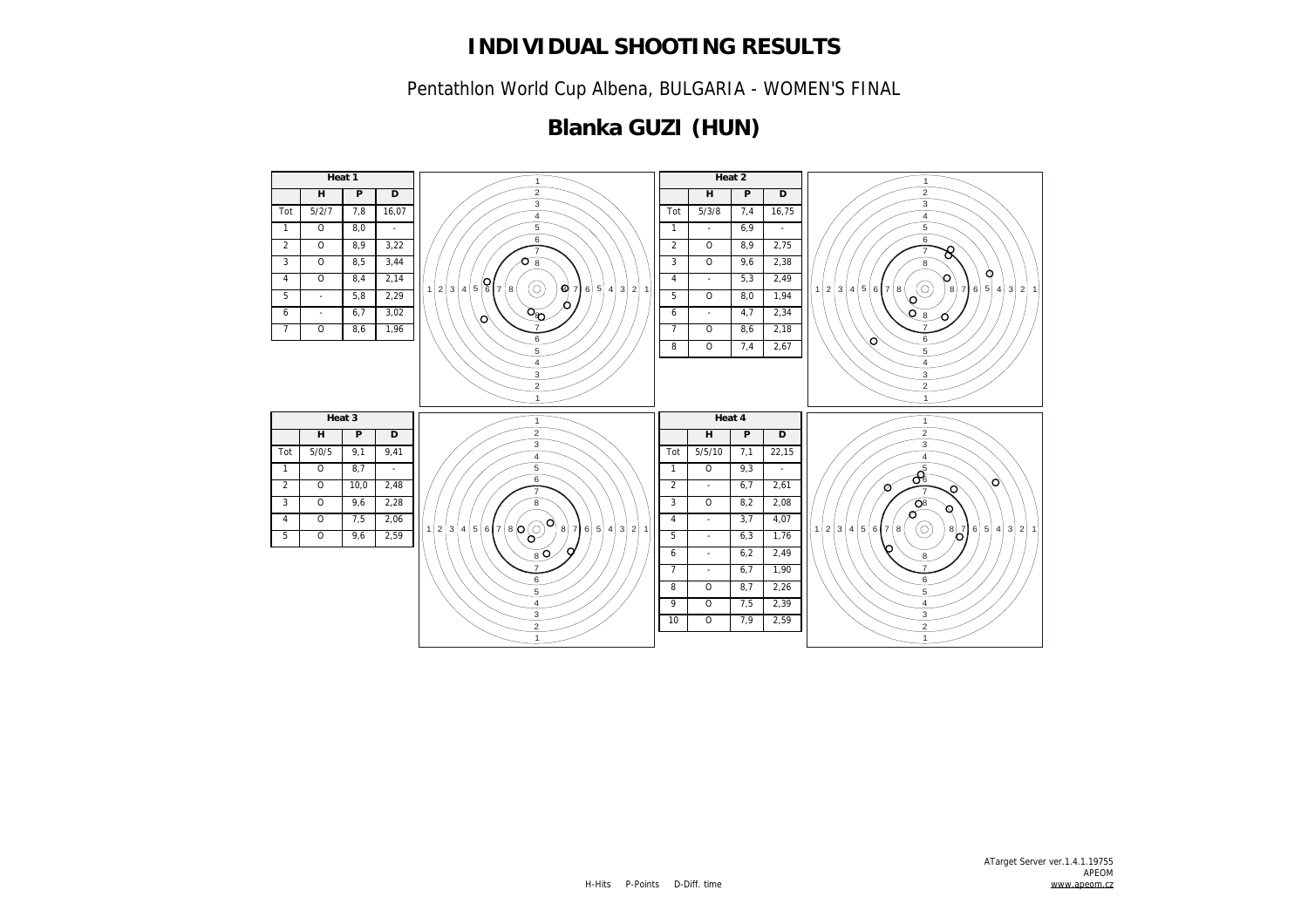Pentathlon World Cup Albena, BULGARIA - WOMEN'S FINAL

# **Olivia GREEN (GBR)**

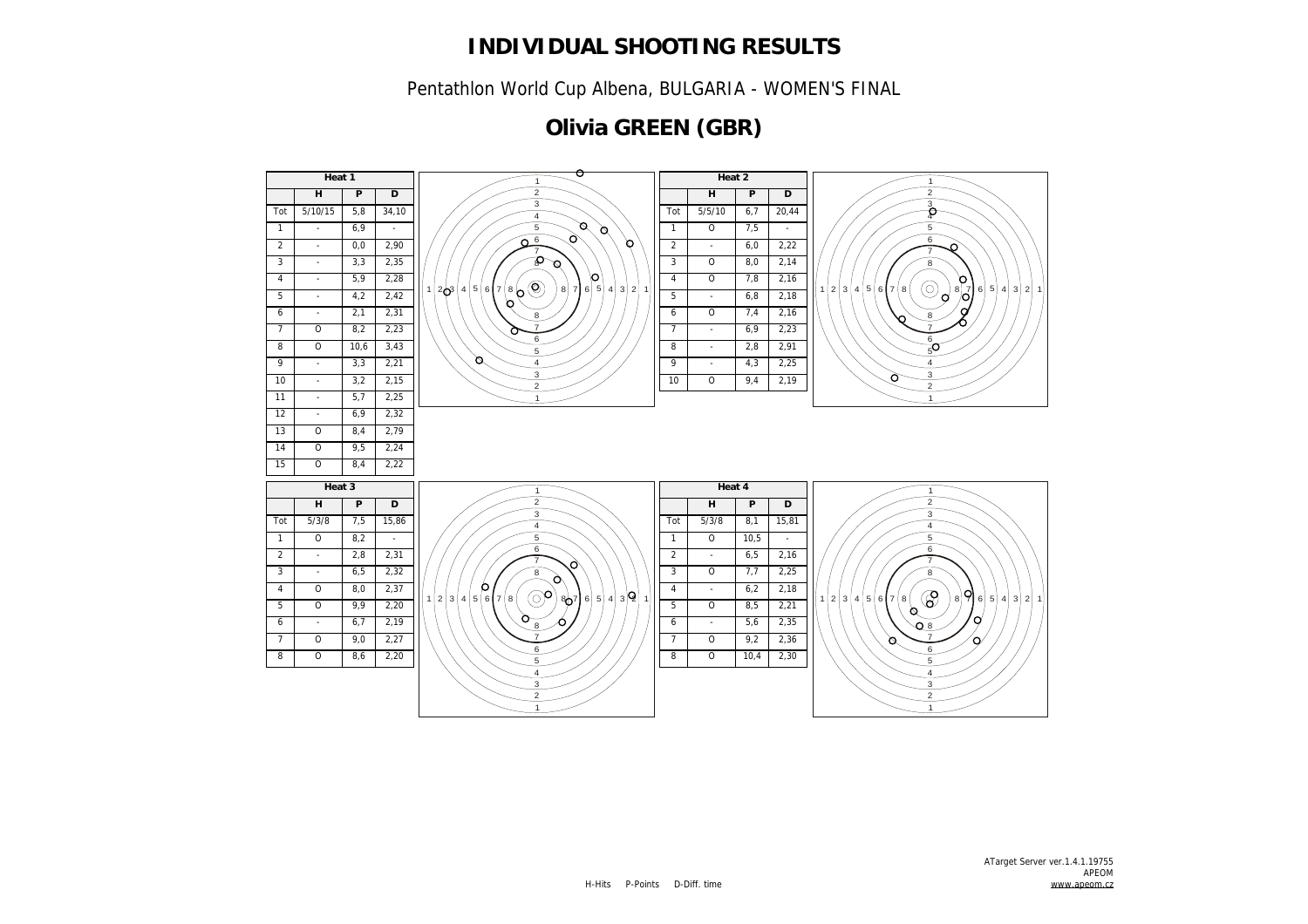Pentathlon World Cup Albena, BULGARIA - WOMEN'S FINAL

### **Sarolta SIMON (HUN)**

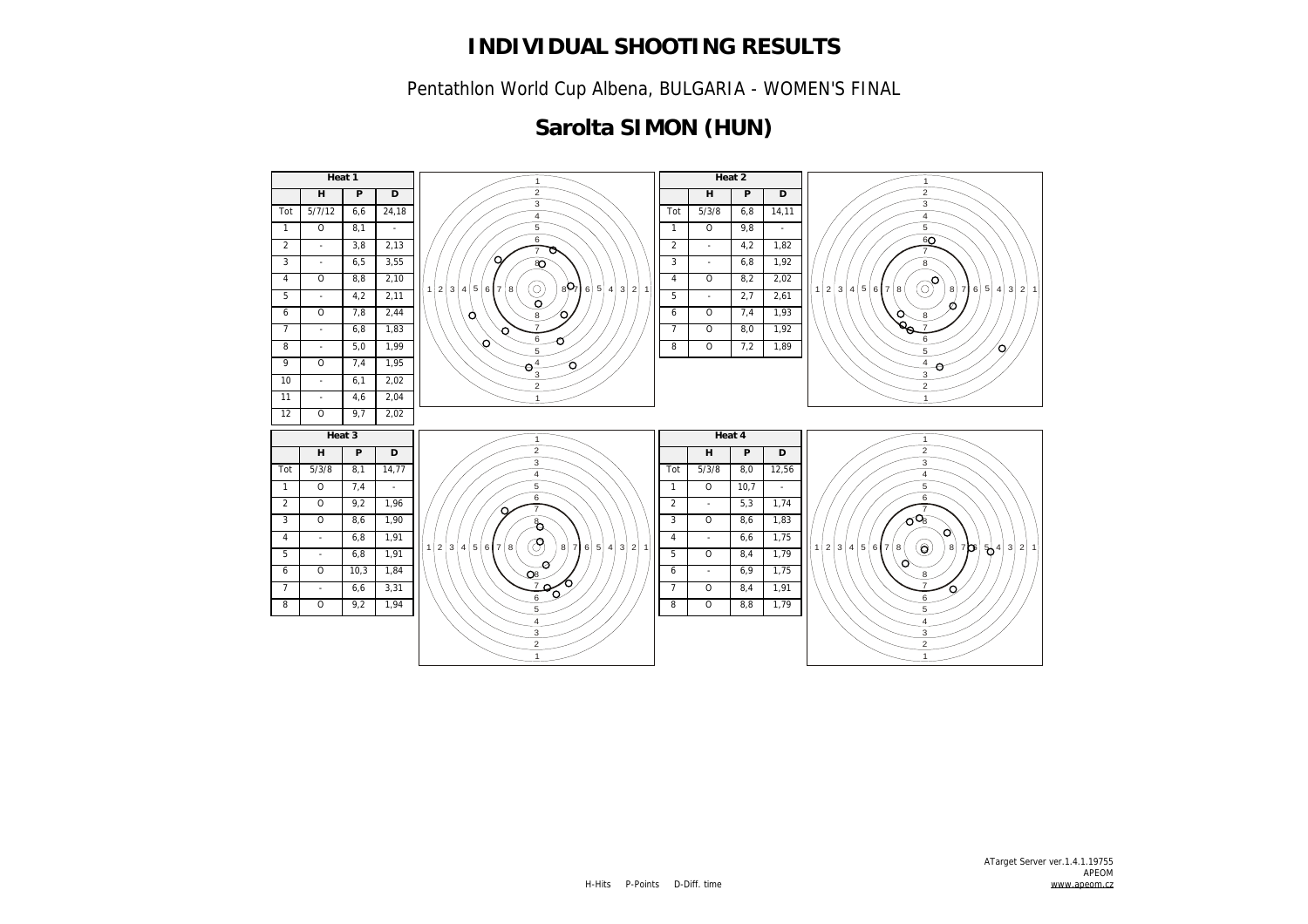Pentathlon World Cup Albena, BULGARIA - WOMEN'S FINAL

# **Tamara VEGA (MEX)**

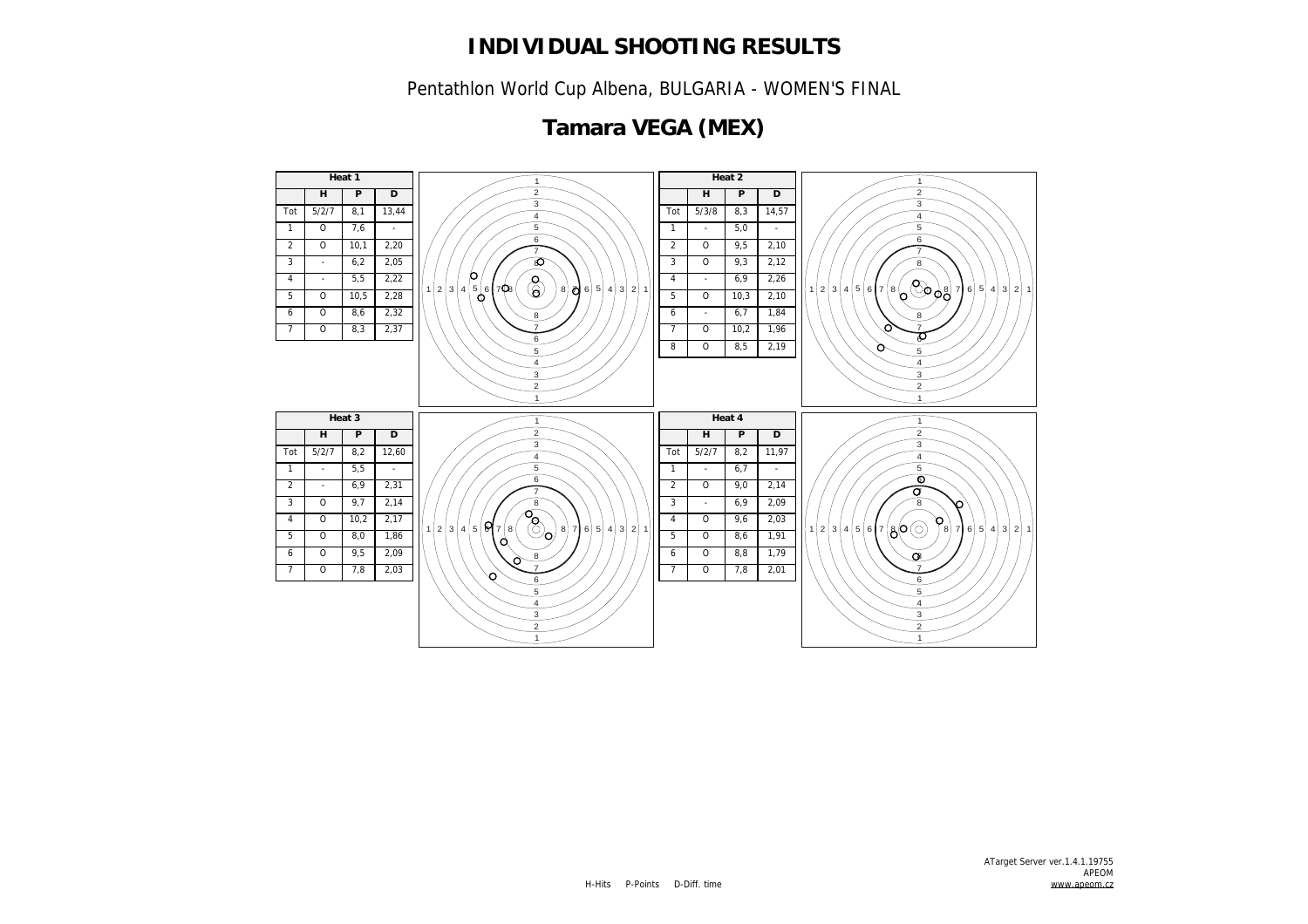Pentathlon World Cup Albena, BULGARIA - WOMEN'S FINAL

# **Sehee KIM (KOR)**

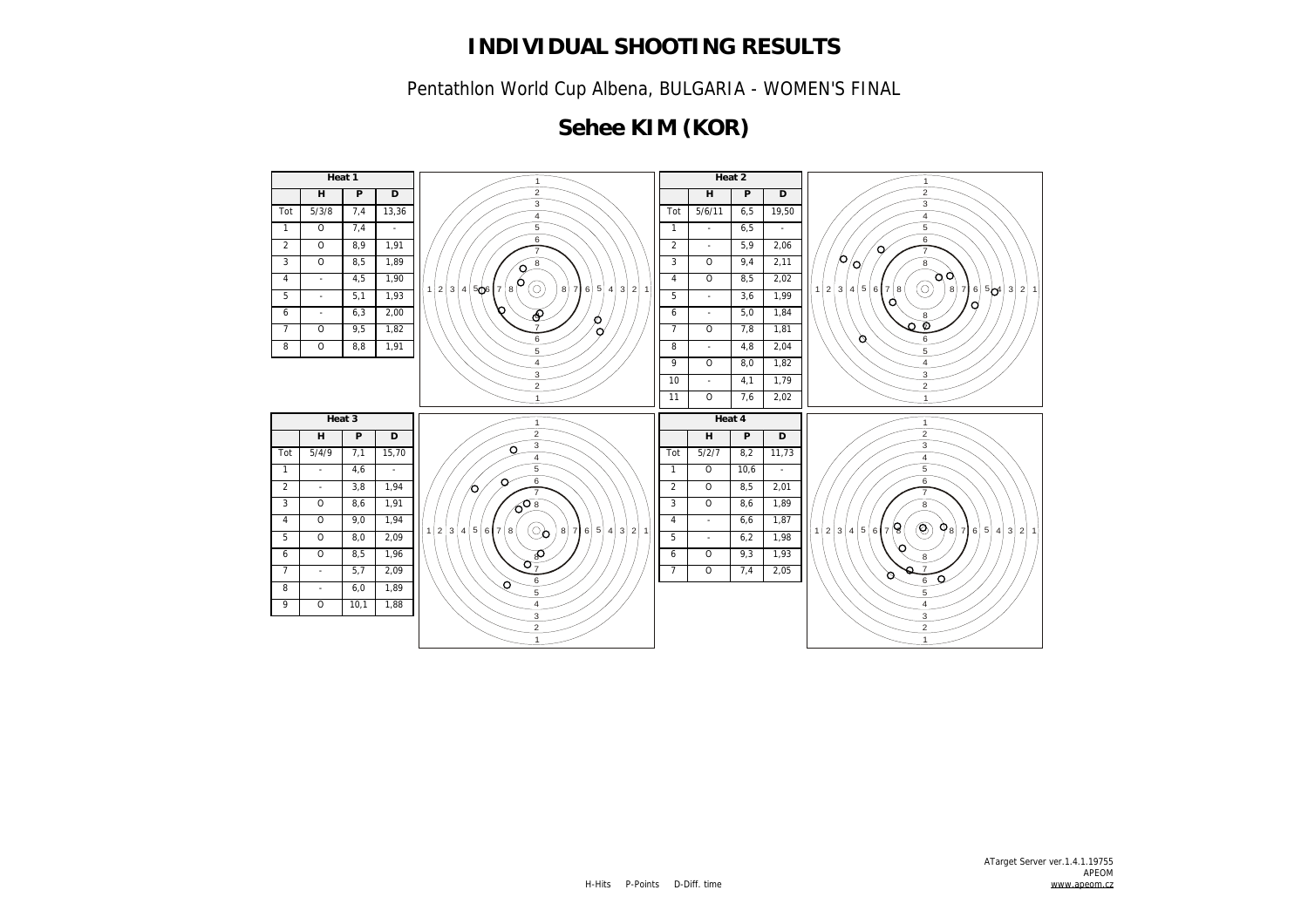Pentathlon World Cup Albena, BULGARIA - WOMEN'S FINAL

# **Charlie FOLLETT (GBR)**

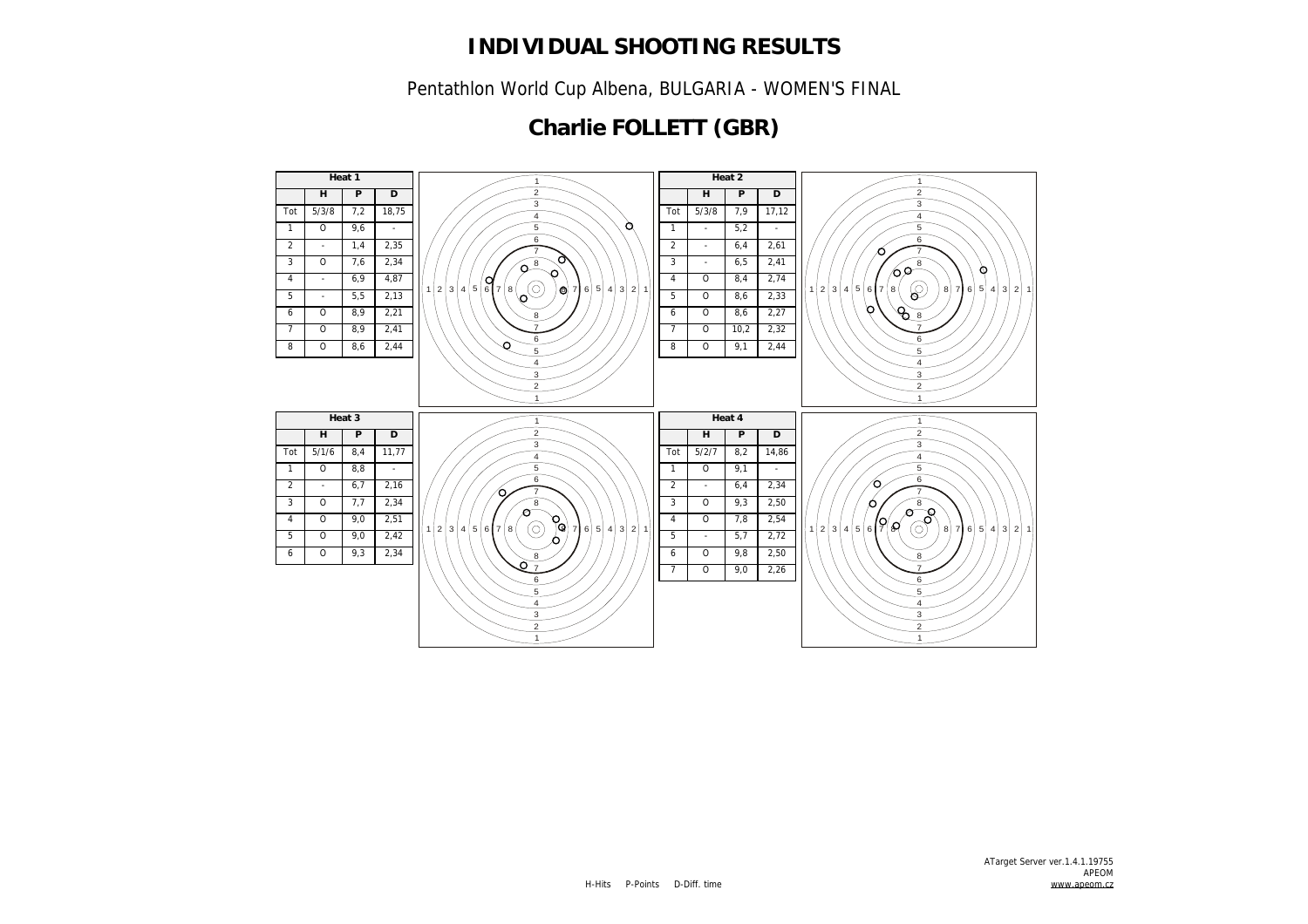Pentathlon World Cup Albena, BULGARIA - WOMEN'S FINAL

# **Jessica VARLEY (GBR)**

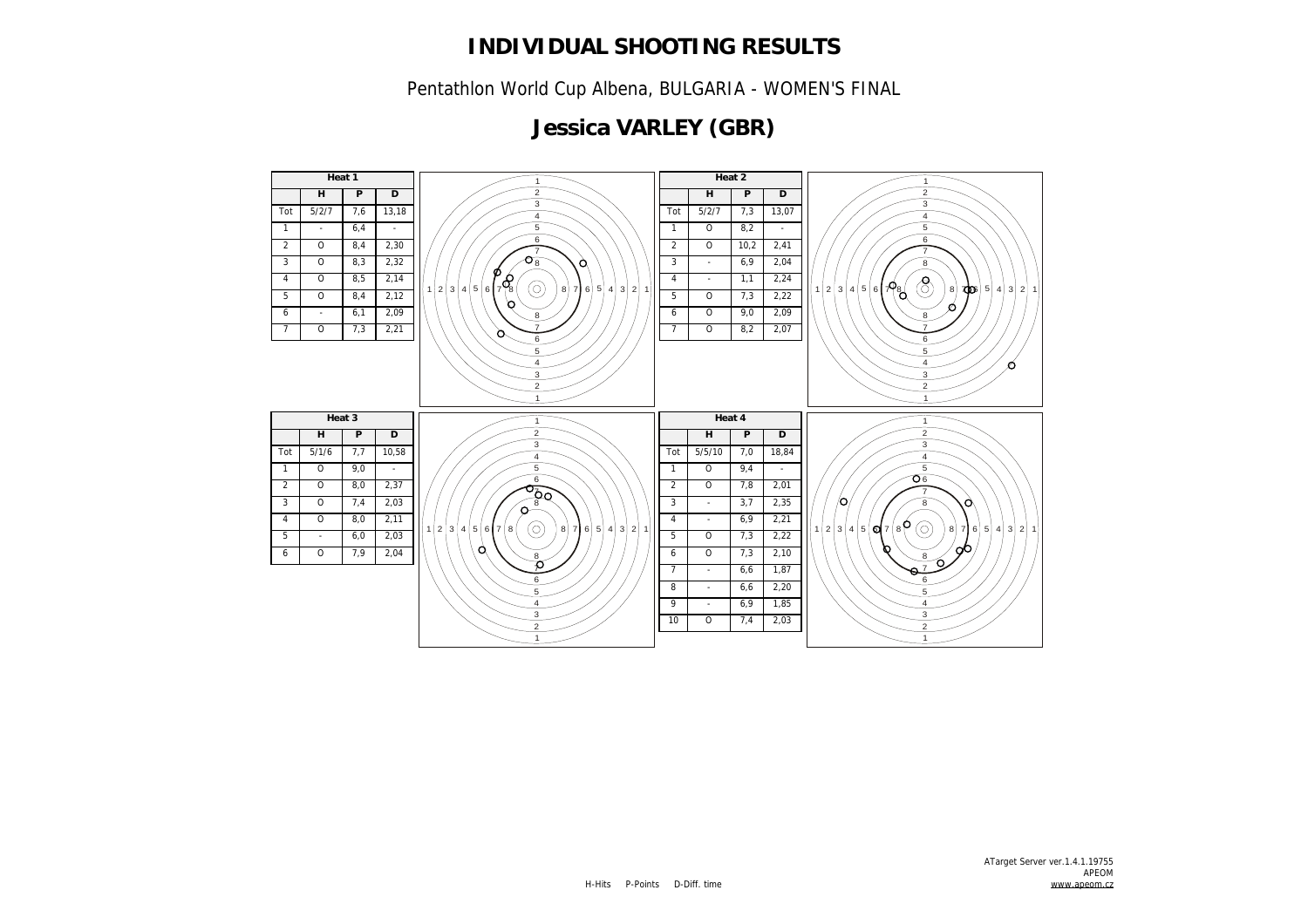Pentathlon World Cup Albena, BULGARIA - WOMEN'S FINAL

# **Kamilla RETI (HUN)**